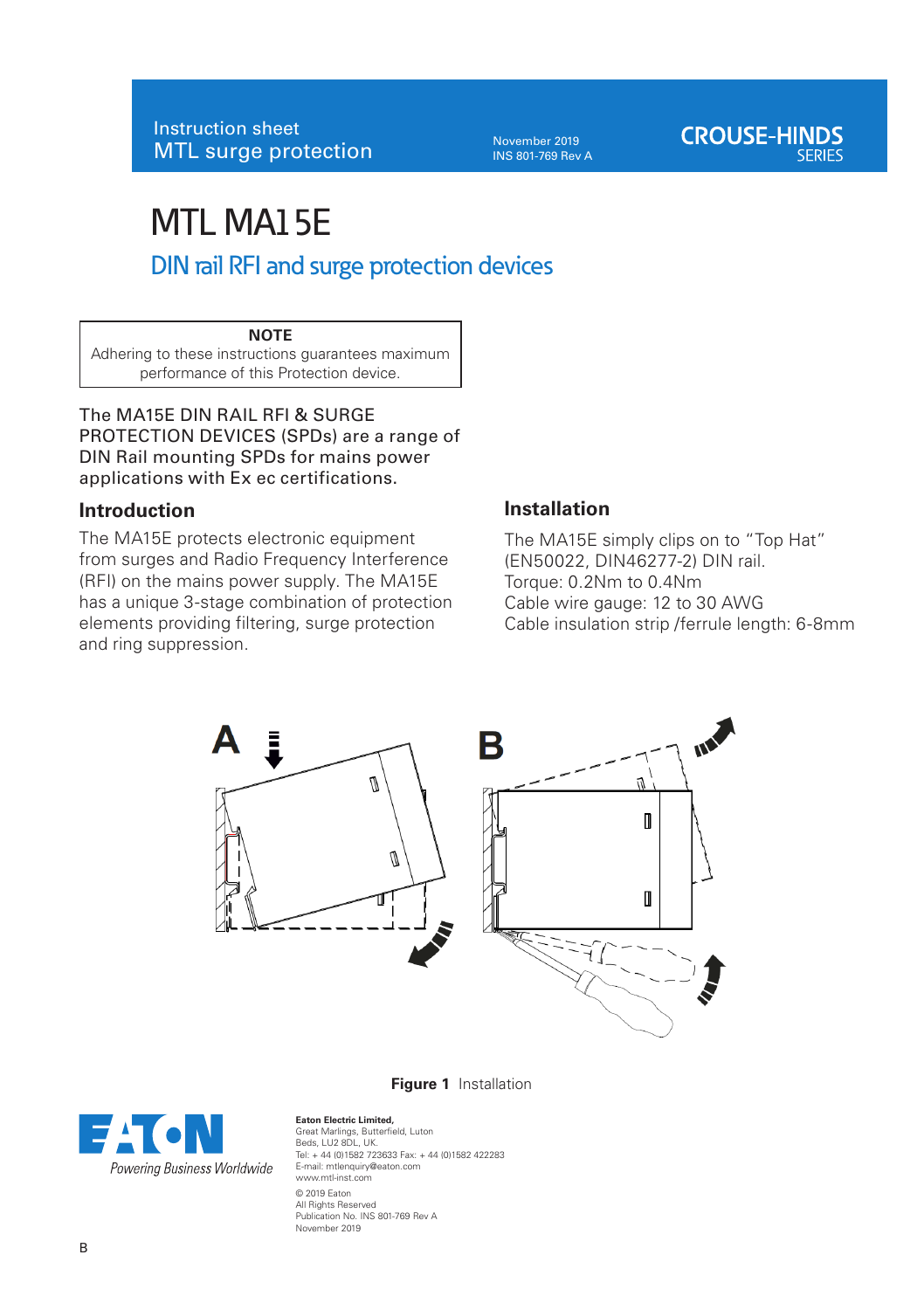MTL MA15E DIN rail RFI and surge protection devices November 2019

## **Construction**

The casing of the MA15E has screw-clamp terminals for input and output connections. The maximum allowable wire cross section for the terminals is 12AWG.

## **Connection**

The MA15E may be installed in series with the load or, if the load current exceeds 15A(10A for 240V), it may be installed in parallel.

## **Series connection**

Connect the incoming mains (LNG) to the "UNPROTECTED" side of the MA15E device, as indicated on the product labeling. The protected equipment is connected to the "PROTECTED" side.

## **Parallel connection**

Connect the incoming mains supply or equipment power (LNG) to the "UNPROTECTED" side of the MA15E device, as indicated on the product labeling. This will install the SPD in parallel with the supply and it will not be subjected to any load current. Install 15A overcurrent protection (fuse or circuit breaker) in the LINE wire.

The Live wire must be connected to the "L" terminal and the Neutral wire must be connected to the "N" terminal of the MA15E. If two core cable without an integral earth wire is being used, then for full protection, the earth "E" terminal should be bonded to a suitable system earth point.

### **NOTE**

A fuse or circuit breaker must be inserted in the mains input side of the incoming supply. Rating will be according to the required load current and apply to Series connection only.



**Figure 2** Label Contents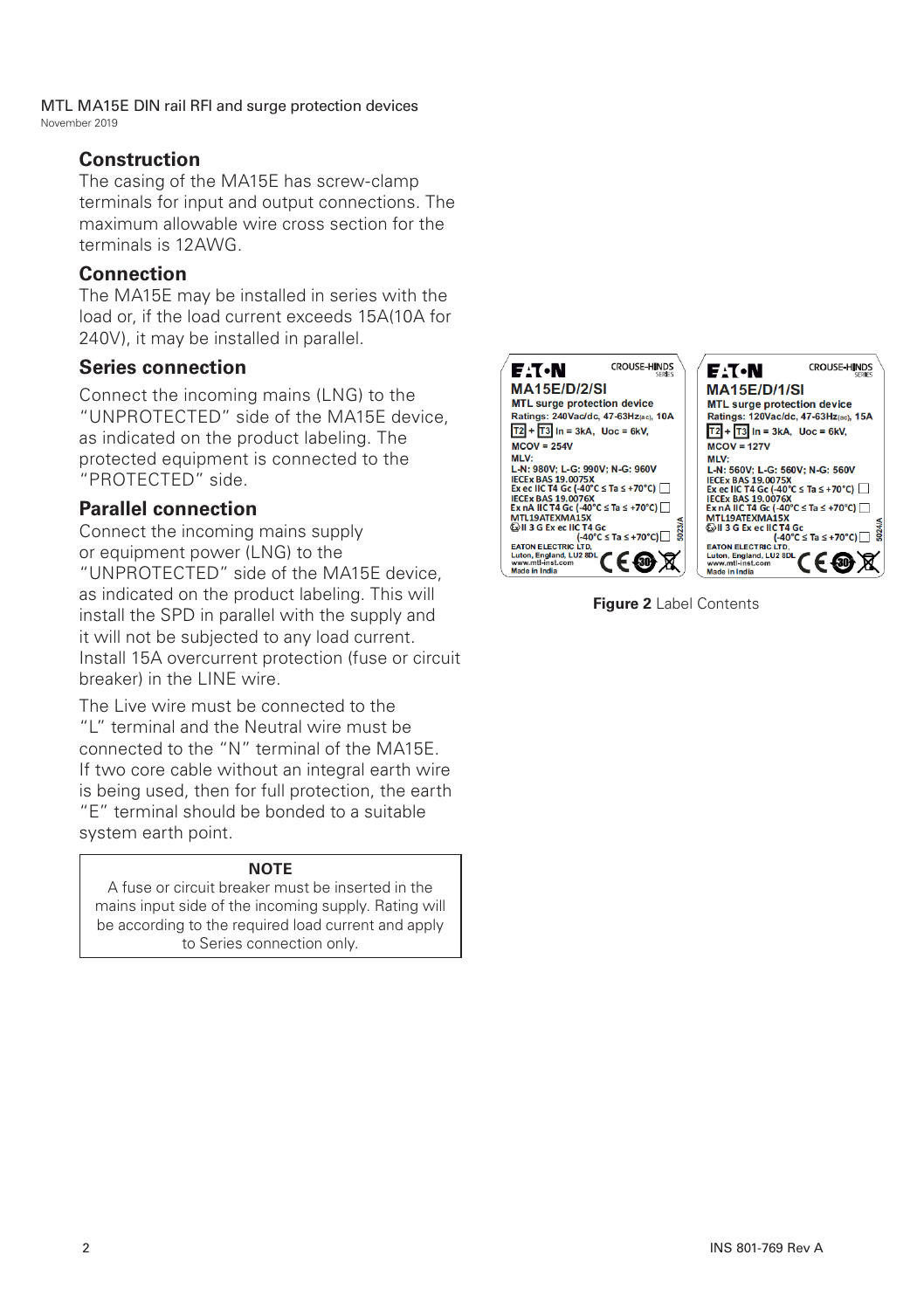MTL MA15E DIN rail RFI and surge protection devices November 2019

## **IMPORTANT SAFETY INFORMATION**

To avoid risk of shock or fire, which can be caused by incorrect wiring or regulation, whenever installing mains surge protection devices, the safety procedures must be followed.

Suitably qualified personnel should carry out all installation.

- 1. Always isolate supply before installing or removing any connections.
- 2. The maximum rating of fuse/circuit breakers must not exceed the lower of:
	- a. The maximum value specified for the surge protection device.
	- b. The power supply short circuit current.
	- c. The maximum rating of equipment protected by the surge protection device.

**Examples:** For an in-line surge protection device with maximum specified through or line current of 15A,

- a. Connected to a 30A power supply Protect with 15A maximum.
- b. Connected to a 8.5A UPS or standby generator - Protect at 5A (A, 1.7 is the usual safety margin of fuses).
- c. Connected to equipment rated at 5A maximum - Protect at 5A maximum.
- Correct polarity of live, neutral and earth (L,N,E) is essential. Check both at SPD and source of supply.
- The supply voltage must be less than the maximum working voltage of the SPD. Pay particular attention to UPS and standby generator regulation and neutral earth bond.

### **NOTE**

Ensure that surge protection devices are removed before performing insulation or flash tests on equipment.

## **MAINTENANCE**

The lifetime of the MA15E is dependent on the number of surges experienced; however, the unit will typically provide maintenance-free protection over a twenty year period.

In the event of a surge exceeding the device ratings, the unit is designed to fail-safe, due to the secondary protection elements. The equipment, therefore, remains protected.

#### **NOTE**

The MA15E is designed to limit the voltage that can occur both line-line and line-earth. Any system insulation test should be carried out with the MA15E disconnected from the circuit.

## **SPECIFIC CONDITIONS OF USE:**

The equipment must be installed in an enclosure that provides a minimum ingress protection of IP54 in accordance with IEC 60079-0.

All connections to the equipment must not be inserted or removed unless either the area in which the equipment is installed is known to be non-hazardous, or the circuit to which it is connected has been de-energised

The equipment is fitted with transient protection devices and is incapable of withstanding the 500V dielectric strength test of clause 6.1 of IEC 60079-7: 2015 or clause 6.5.1 of IEC 60079- 15:2010.

Compliance Standards:

- Ex ec: IEC 60079-0: 2017 & IEC 60079-7: 2015 EN IEC 60079-0: 2017 & EN 60079-7: 2015
- Ex nA: IEC 60079-0: 2017 & IEC 60079-15:2010

Ambient temperature limits –40°C to +85°C (Safe Area) –40°C to +70°C (Haz Loc with IECEx and ATEX)

## **LED STATUS**

| LED ON   Product healthy          |
|-----------------------------------|
| LED OFF   No Power/faulty product |